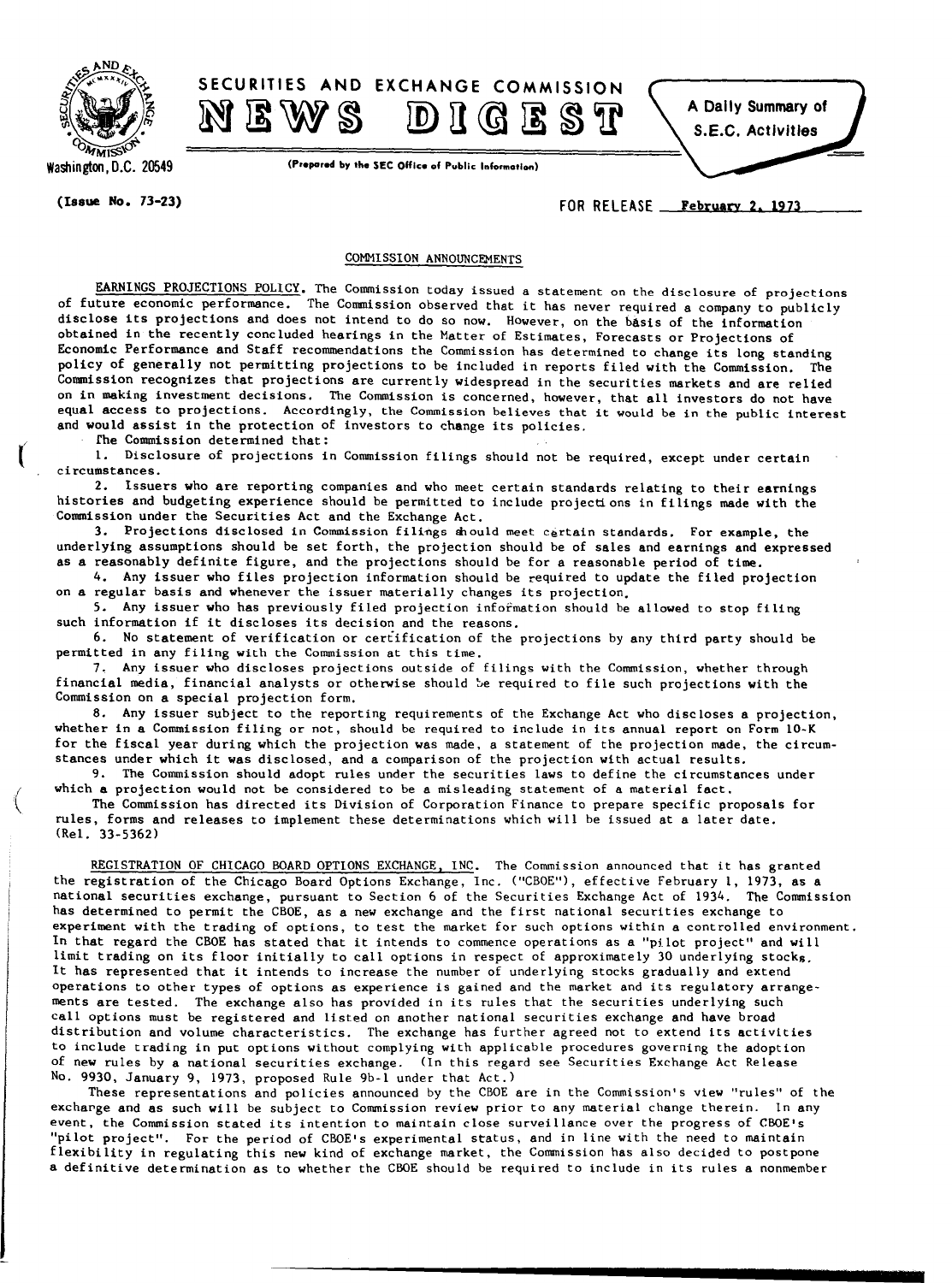access provision. The Commission also determined, pending furthec conclusions regarding the viability of existing fixed commission rates and the nature of the CBOE's actual operations, to permit the CBOE to structure its commission rates in a manner analogous to those provided by all of the existing exchanges.

The Commission also noted that the order does not in and of itself mean that the CBOE can commence operations on the effective date given in the order. It noted that it will first be necessary for the exchange (or its subsidiary, the CBOE Clearing Corporation, Inc., as the issuer of the options that would be traded on the exchange) to effect compliance with the registration requirements of Section 6 of the Securities Act of 1933 and Section 12(b} of the Securities Exchange Act of 1934 with respect to securities in which it proposes to provide an exchange market. Exchange officials are engaged in discussions with the Commission's staff with a view to such compliance and the CBOE has agreed to make the appropriate filings pursuant to these provisions.

Commissioner Owens dissented from the Commission's action in the above matter. (ReI. 34-9985)

TRADING SUSPENDED IN SECURITIES OF FOUR COMPANIES. The SEC on February 1 announced the filing of complaints in the Pederal court in the District of Columbia directing Design-A-Phone, Inc. (Design), Clinton, N. Y., and Joseph J. Solon, its chief executive officer; Met Sports Centers, Inc. (Met), Forest Hills, N. Y., and David Miller, its president; Charter Oil Co. Ltd. (Charter), Vancouver, British Columbia, Canada; and VTa, Inc. (YrR), New York City to comply with the reporting provisions of the Securities Exchange Act of 1934.

The Commission also ordered the temporary suspension of over-the-counter trading in the securities of these companies, effective for the ten-day period beginning February 1 and terminating at midnight (EST) February 10, 1973. Trading of VTR common stock has been suspended by the American Stock Exchange since June 4, 1970. Suspension of trading in these securities was ordered because of the unavailability of adequate and accurate • current information concerning the financial condition and business operations of these firms. •

According to the Commission's complaint, (a) Design has failed to file its 10-K reports for its fiscal years endins August 31, 1970, August 31, 1971, and August 31, 1972, and required 10-Q qusrterly reports for 1971 and 1972; (b) Met has failed to file its 10-K reports for the fiscal years ended September 30, 1970, September 30, 1971, and September 30, 1972, 10-Q reports for 1971 and 1972, and is also delinquent in filing its 9-K report for the six months ended March 31, 1970, (c) Charter has failed to file its 10-X reports for the fiscal years ended July 31, 1971 and July 31, 1972 and 10-Q reports for 1971 and 1972, and (d) VTR failed to file certified financial stateaents With its 10-K report for the fiscal year ended December 31, 1970, a 10-K report for the fiscal year ended Deceaber 31, 1971, and 10-Q quarterly reports for the quarters ending March 31, 1972, June 30, 1972, and Septeaber 30, 1972. (LR-57l7 and 34-9980)

# RULES AND RULE PROPOSALS

RULE 17a-15 DEADLINES EXTENDED. The SEC has extended from January 26, 1973 until February 26, 1973 the deadline by which each registered national securities exchanse and national securities association must file with the Commission a plan pursuant to Rule 17a-15 under the Securities Exchange Act of 1934 for reporting of prices and volume of completed transactions in listed securities (last sales reports). The Commission a180 extended from February 26, 1973 until March 26, 1973 the Rule's prohibition against relessing last sale reports on a current and continuing bssis without an effective plan. The Commission has determined further to extend these deadlines in view of the substantial progress which we understand has been made toward submission of a plan which would cover last ssle reporting for all registered exchanges and the NASD. (Rel. 34-9981)

### DECISIONS IN ADMINISTRATIVE PROCEeDINGS

SANCTIONS IMPOSED ON FAHNESTOCK & CO, The SEC today announced the issuance of an order censuring Fahnestock & Co., a New York based broker-dealer and investment adviser firm, and suspending the over-the-counter activities, with certain exceptions, of its branch office in Bethlehem. Pa. for 90 days effective February 5, 1971

According to the Commission decision, the firm, by reason of the acts of certain employees, violated registration, anti-fraud and recordkeeping provisions of the securities acts during the period from sbout January 1968 to November 1969. It was found that the firm sold unregistered stock of International Resources, Inc., concealed and failed to record transactions in that stock on its books and records, and made fraudulent representations to its customers in connection with the sale of stock of General Energy Corporation. It was further found that the firm failed to exercise reasonable supervision with a view to preventing the violations.

The Commission order was issued pursuant to an offer of settlement in which the firm, without admitting or denying the charges, consented to the above findings and the indicated sanctions. As part of its offer of settlement, the firm agreed to offer, from a fund of \$275,000, partial restitution of losses on a pro rata basis to customers who were fraudulently indaced to purchase General Energy stock, (ReI. 34-9967)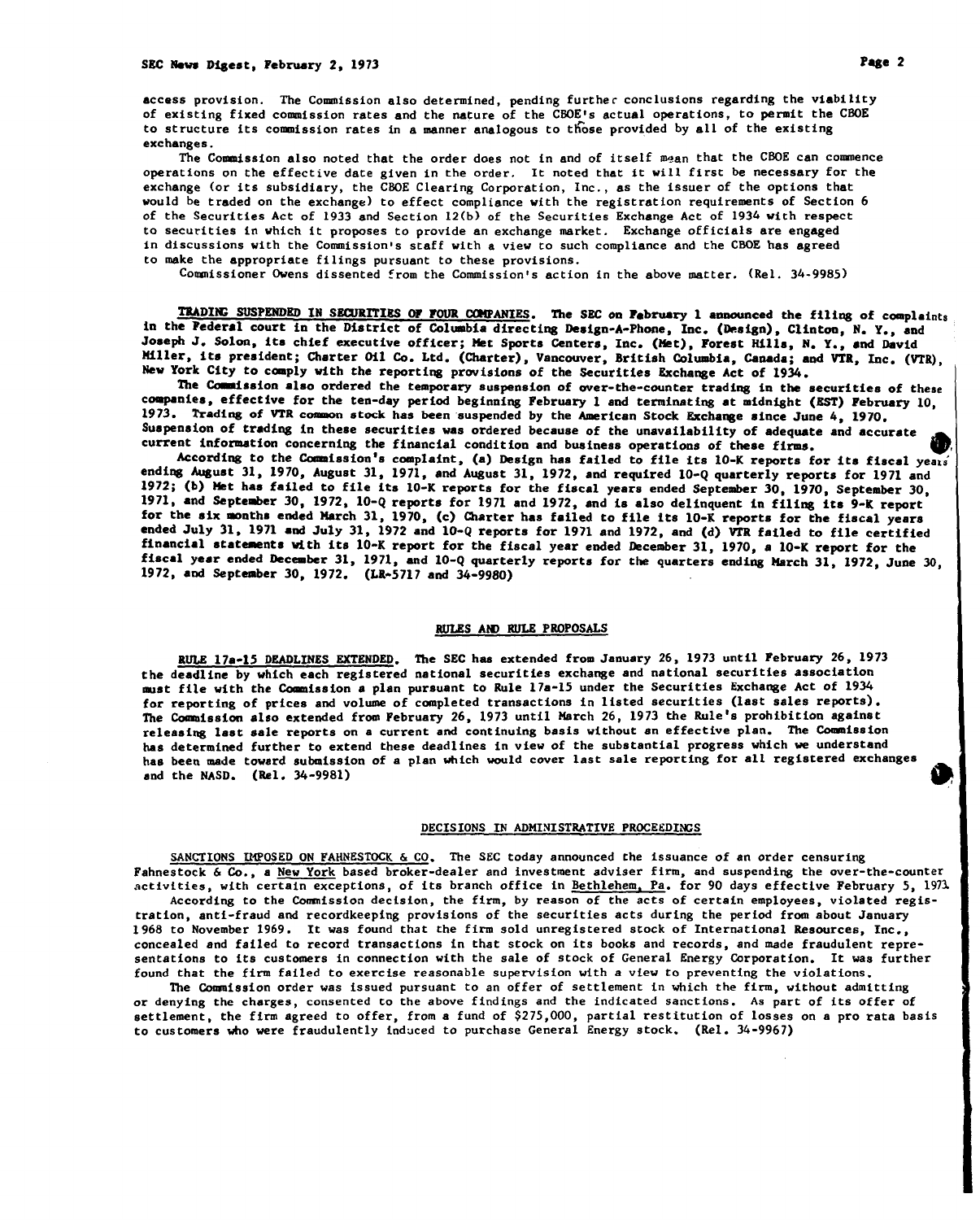$\mathbf{I}$ 

ROSS SANCTIONED. The SEC has issued an order barring James S. Ross of Las Vegas, Nev., from being associated with any broker-dealer as a principal or supervisor and suspending him for two months from associating in any other capacity. At the end of the two-month period he may become associated in a non-supervisory capacity upon an adequate showing that he will be properly supervised.

According to the decision Ross, who was previously an assistant trader with a registered broker-dealer, during the period April 17 to July 18, 1972, among other things, offered and sold unregistered securities, including securities of Basic Empire, Inc., Multinational Industries, and Continental Dynamics, Ltd., and made misstatements to customers regarding the financial condition and source of income of certain issuers and the nature of the market for their securities. It was also found that Ross aided and abetted violations of bookkeeping requirements.

The Commission action was taken pursuant to an offer of settlement in which Ross consented to the finding and sanctions without admitting or denying the allegations contained in the order for proceedings. (ReI. 34-9965)

## COURT ENFORCEMENT ACTIONS

RODNEY ROSE, SAM CLAMMER ENJOINED. The SEC Washington Regional Office announced on January 31 that the Federal court for the District of Columbia permanently enjoined Rodney Rose of Honolulu, Hawaii and Sam Clammer of Washington, D. C. from violations of the registration provisions of the Federal securities laws in the offer and sale of undivided fractional interests in oil and gas leases involving gas wells in West Virginia. The defendants consented to the court order without admitting or denying the allegations. (LR-5716)

OXFORD SECURITIES PERMANENTLY ENJOINED. The SEC New York Regional Office announced that on Jsnuary 26 the Federal court in New York had permanently enjoined by consent Oxford Securities, Ltd., New York broker-dealer, and Leslie Norbert Erber, its president, from violations of the net capital requirements of the Federal securities laws. However, the court denied the application of the Securities Investor Protection Corporation for the appointment of a trustee. (LR-5711)

# INVESTMENT COMPANY ACT RELEASES

UNION COMHERCE CORP. The SEC has issued a notice giving interested pe rsons until February 13 to request a hearing on an application of Union Commerce Corporation, of Washington, D. C., and Provident National Bank, of Bryn Mawr, Pa., each of which owns more than 51 of the voting stock of Creative Capital Corporation. which is registered under the Act as a non-diversified closed-end management investment company, for an order permitting Union and Provident to purchase more than lOt of the voting stock of Creative from Bank of the Commonwealth, a Michigan banking corporation, upon approval of such purchases by the Small Business Administration to whom Creative and the other parties have applied for such approval. (ReI. IC-7655)

FEDERAL STREET FUND. The SEC has issued an order, on an  $z_{\perp}$  cation of Federal Street Fund, Inc., of Boston, permitting the Fund to redeem, in kind, a portion of the securities of such Fund held by the Estate of Howard Cullman, which may be deemed an "affiliated person" of tel Fund. (Rel. IC-7650)

CAPITAL EXCHANGE FUND. The SEC has issued an order on an application of Capital Exchange Fund, Inc., of Boston and other funds advised by Vance, Sanders & Company, declaring that Philip H. Theopold, <sup>a</sup> director of such funds, shall not be deemed an "interested person" of such funds, or of any investment adviser or underwriter of such funds, within the meaning of Section  $2(a)(19)$  of the Act, solely by reason of his status as a director in several life insurance companies that either have interests in, or are in complexes with, companies that are registered as broker-dealers. (ReI. IC-7651)

# HOLDING COMPANY ACT RELEASES

DELMARVA POWER & LIGHT CO. The SEC has issued an order authorizing Delmarva Power & Light Company,<br>Wilmington, Del. holding company, " to amend its Articles of Incorporation to permit issuance of un-<br>secured debt of up to secured debt of up to 20% of other capitalization (secured 10%) of other capitalization and (b) to seek authoriza-<br>(maturities of less than 10 years) is not in excess of l0% of other capitalization and (b) to seek authoriz tion of preferred stockholders to permit the incurrence of short-term unsecured indebtedness up to 20% of other capitalization until June 30, 1977. Delmarva proposes to solicit the necessary proxies from the holders of its outstanding common and preferred stock for approval of the proposals. (Rel. 35-17868)

PENNSYLVANIA POWER COMPANY. The SEC has issued a notice giving interested persons until February 26<br>Letter Company 1 and 2000 new Company New Castle, Pa. subsidiary of Ohio to request a hearing upon proposals by Pennsylvania is the store and to issue and sell 60,000 shares<br>Edison Company, to issue first mortgage bonds for sinking fund purposes and to issue and sell 60,000 shares of preferred stock at competitive bidding. The net proceeds from the sale of the stock will be used for general corporate purposes. (ReI. 35-17870)

OHIO EDISON CO. The SEC has issued a notice giving interested persons until February 26, 1973, to<br>Company and Akron public utility and registered holding request a hearing upon proposals by Ohio Edison Served, son for \$7,973,000 principal amount of sinking<br>company, to issue and sell 350,000 shares of preferred stock, issue \$7,973,000 principal amount of sinking fund bonds and to solicit proxies in connection with a proposed charter amendment eliminating preemptive rights on additional issues of common stock. (ReI. 35·17871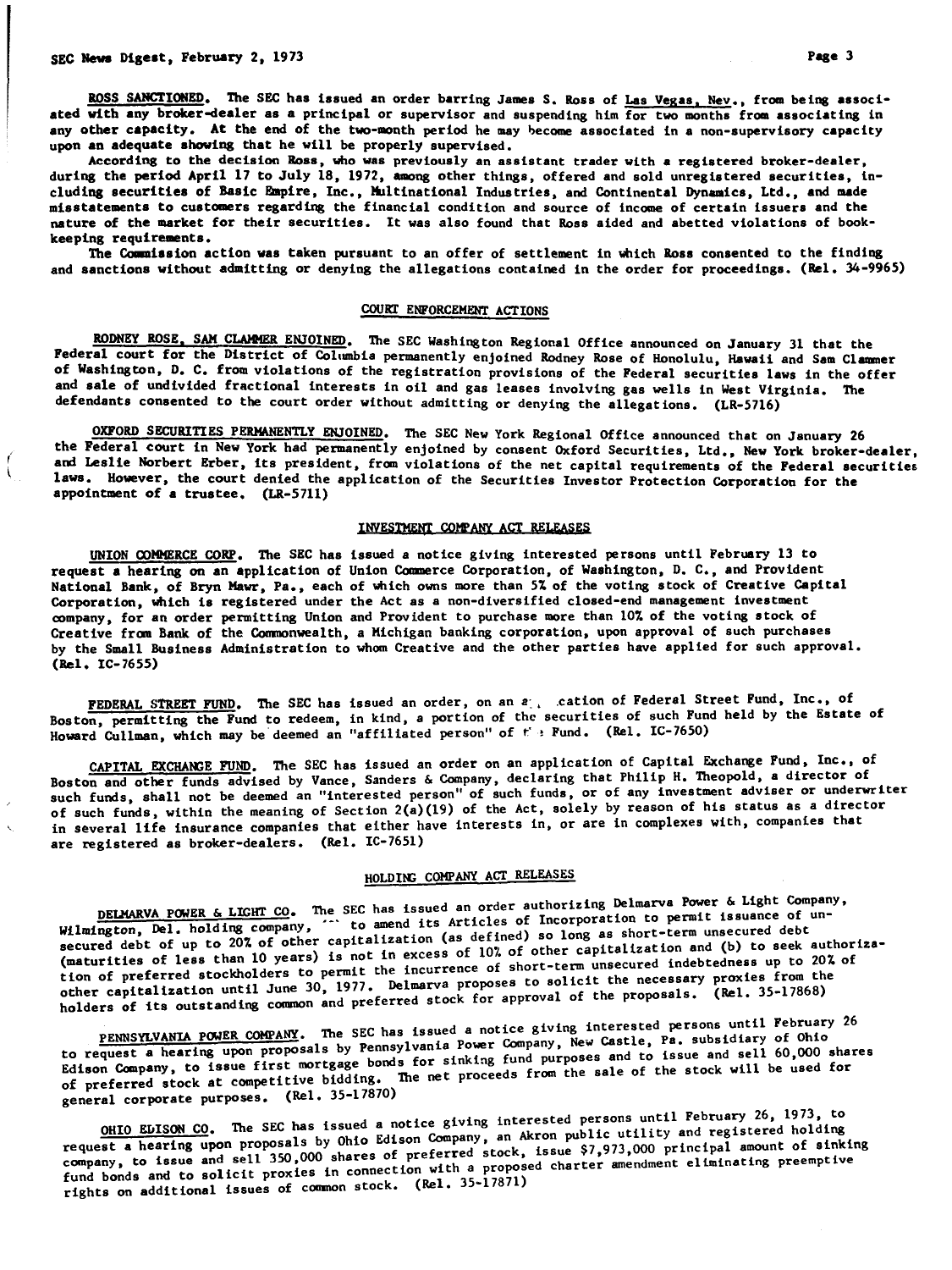# SECURITIES ACT REGISTRATIONS

CANADIAN-AMERICAN RESOURCES FUND, INC. (Can-Am), 2200 Continental National Bank Bldg., Ft. Worth, Tex. \$45 million of preorganizational subscriptions for and partnership interests in limited partnerships to be formed by Can-Am as the general partner, to be offered for sale in minimum amounts of \$5,000 on a best efforts basis by Can-Am Securities, Inc. The Partnerships will engage in the drilling of oil and gas properties and in related mineral projects in joint venture with Quasar Petroleum Ltd. and American Quasar Petroleun Co. (File 2-46924 - Jan 29)

CRAVEN OIL COMPANY LIMITED, INC. (the general partner), 1000 Century Plaza Bldg., Wichita, Kans. 67202-\$1.5 million preformation partnership interests in Craven 1973 Eastern Canadian Gas Development Program, to be offered for sale in minimum amounts of \$5,000 by selected NASD members. The Partnership will be formed for the purpose of drilling for and producing gas. (File 2-46925 - Jan 29)

NDS DEVELOPMENT CORP., 125 University Ave., Berkeley, Calif. 94710 - 2,979 shares of capital stock. National Dollar Stores, Ltd. proposes to offer to exchange shares of capital stock of NDS for outstanding common stock of National, at the rate of one NOS share for each 25 National shares. National operates a chain of 39 junior department stores. Prior to March 1972, a wholly-owned subsidiary of National, NDS is now primarily engaged in owning, investing in, leasing and managing real estate. (File 2-46926 - Jan 29)

ITEL INVESTORS GROUP I (the Partnership), One Embarcadero Center, San Francisco, Calif. 94111 -\$10 million of partnership units, to be offered for sale at \$2,500 per unit with a minimum purchase of two units.

units.<br>offering is to be made through duPont Glore Forgan Incorporated, which will act as manager of a group of soliciting dealers. The Partnership was organized for the purpose of purchasing computer equipment for lease to others. Itel Investment Management Corporation, wholly-owned subsidiary of Itel Corporation, is investment adviser. (File 2-46927 - Jan 29)

ELFAB CORP., 762 Wiley Post Road, Addison,Tex. 75001 - 250,000 shares of common stock, of which 200,000 are to be offered for sale by the company and 50,000 by a selling shareholder through underwriters headed by Hidsouthwest Securities, Inc. The company manufactures and sells connector backpanel systems and printed circuit boards for use in electronic equipment. Of the net proceeds, \$750,000 will be used to conatruct manufacturing facilities and to purchase land and equipment required in connection therewith and the balance for working capital and other corporate purposes. (File 2-46928 - Jan 29)

ALLEN COMMUNICATIONS, INC., 23 S. Warren St., Trenton, N. J. - up to 250,000 shares of common stock, to be offered for sale at \$3.75 per share by Dewey, Johnson & George, Inc., 7 West 51st St., New York 10019. The company engages in the industrial electronics distributorship, the semiconductor and the radio broadcasting bUSinesses. Of the net proceeds, \$126,000 will be used to pay indebtedness and the balance for working capital and other corporate purposes. (File 2-46929 - Jan 29)

SCOTCH WHISKEY INVESTMENT CO., 1375 Locust St., Walnut Creek, Calif. 94596 - \$10 million of units consisting of various gallonages of Scotch whiskey of various ages, to be offered for sale in minimum amounta of \$1,000. The company is the exclusive agent in the United States for Southwood Blending Company of Glasgow in the sale of unaged, pure malt Scotch whisky from the G1enlivet area. (Pile 2-46902 - Jan 22)

RECENT FORM 8-K FILINGS. The companies listed below have filed Form 8-K reports for the month indicated responding to the item on the 8K form numbered in the parentheses. Photocopies may be purchased fram the Commission's Public Reference Section (in ordering, please give month and year of report) • An index of the captions of the several items of the form was included in the January 2 News Digest.

#### 8K Reports for Dec 72

| The Acadia Co., Inc. (12,13)                                                                                                                                                                                                                                                                                                                         | $0 - 3808 - 2$                                                                                                               | Bluefield Supply Co. (7,14)                                                                                                                                                                                                                                                                                                       | $0 - 504 - 2$                                                                                                                  |
|------------------------------------------------------------------------------------------------------------------------------------------------------------------------------------------------------------------------------------------------------------------------------------------------------------------------------------------------------|------------------------------------------------------------------------------------------------------------------------------|-----------------------------------------------------------------------------------------------------------------------------------------------------------------------------------------------------------------------------------------------------------------------------------------------------------------------------------|--------------------------------------------------------------------------------------------------------------------------------|
| Alison Mortgage Invst. Trust(7)<br>Ambassador Group, Inc. (12,14)<br>American Eagle Petroleums Ltd. (7)<br>American Kosher Provisions, Inc.<br>(7, 12, 14)<br>American Mayflower Life Ins. Co.<br>Of NY (12,14)<br>American Seating Co. (7,14)<br>Anaconda Co. (8)<br>Bankshares of Indiana, Inc. (7,13,14) 1-6633-2<br>Baskin-Robbins Ice Cream Co. | $1 - 6363 - 2$<br>$2 - 42434 - 2$<br>$0 - 6327 - 2$<br>$0 - 4624 - 2$<br>$2 - 23779 - 2$<br>$1 - 5266 - 2$<br>$1 - 2280 - 2$ | Bon-Aire Industries, Inc.<br>(2, 13, 14)<br>Bravo Knits, Inc. Nev 72(2)<br>Buildex Inc. (9,13,14)<br>C.I. Realty Investors Nov 72(7,14) 2-42542-2<br>Calderone-Curran Ranches, Inc.<br>(1, 2, 7, 8, 14)<br>Caltran Systems, Inc. (2,14)<br>Carlsberg Mobile Home Properties,<br>Itd. (2, 13, 14)<br>Castagna Electronics Corp(11) | $2 - 37644 - 2$<br>$0 - 6374 - 2$<br>$1 - 6968 - 2$<br>$2 - 37036 - 2$<br>$2 - 42126 - 2$<br>$0 - 6196 - 2$<br>$2 - 29747 - 2$ |
| (2,3,13)<br>Battani, Ltd. (13)<br>Beech Aircraft Corp(7,11)<br>Berkeley Bio-Engineering Inc.<br>Nov $72(7, 11, 14)$                                                                                                                                                                                                                                  | 2-44544-2<br>$2 - 40245 - 2$<br>$1 - 2839 - 2$<br>$0 - 6475 - 2$                                                             | The Coca-Cola Bottling Co. of<br>Miani, Inc. (7,8,14)<br>Coliseum Properties Inc. Oct 72<br>(13)                                                                                                                                                                                                                                  | $0 - 6550 - 2$<br>$0 - 4789 - 2$                                                                                               |

• ..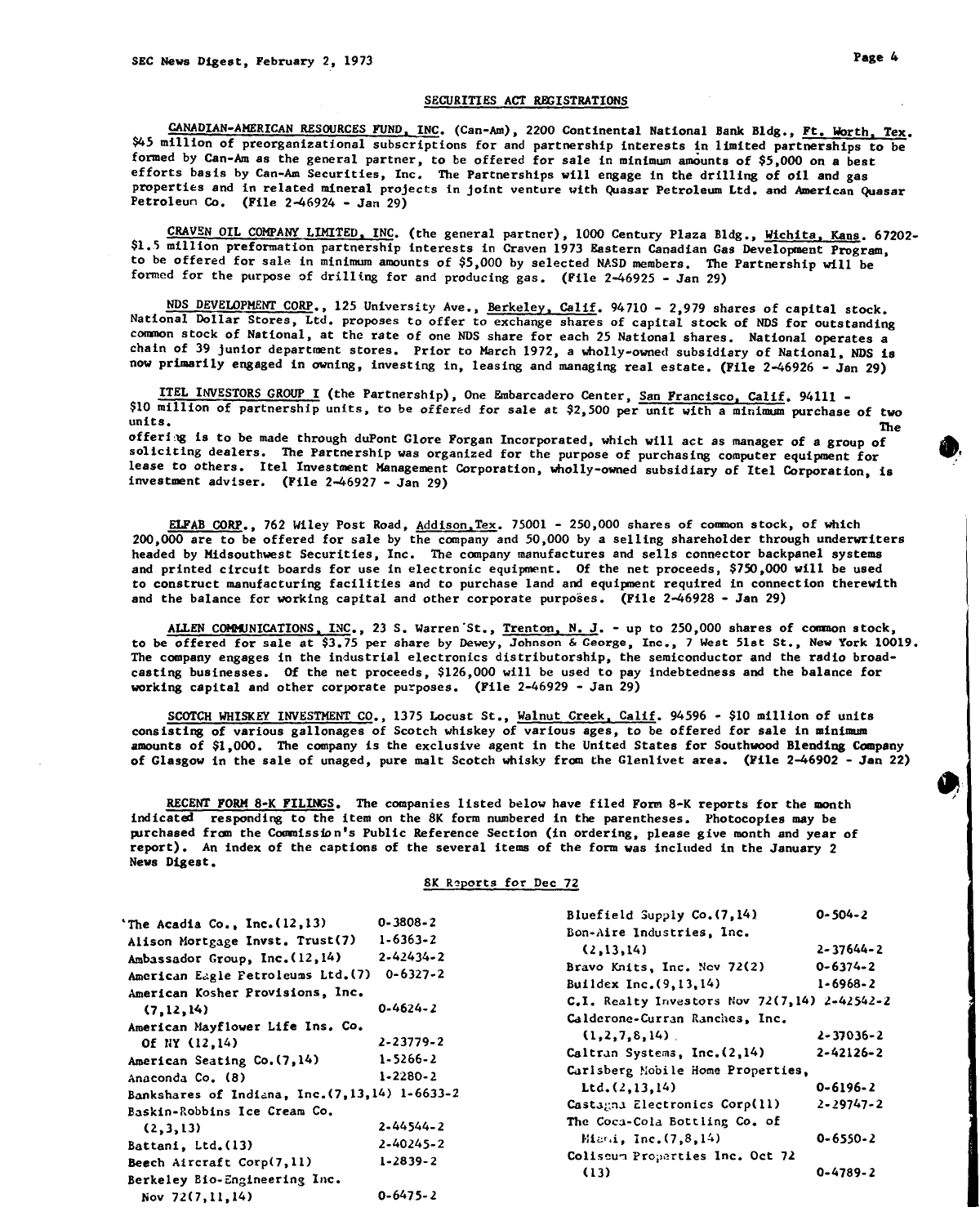$\left($ 

 $\mathcal{A}(\mathcal{A})$  and  $\mathcal{A}(\mathcal{A})$ 

# 8K Reports for Dec 72 Contid

| Condecor, Inc. (12)                           | 0-5373-2       |
|-----------------------------------------------|----------------|
| Contran Corp(3)                               | 0-4837-2       |
| Crystalography Corp(12,14)                    | 2-42970-2      |
| Dialoc Corp of America (1,2)                  | 2-22844-2      |
| Diamond Coal Co., Inc. Mar 72(7,14) 2-42252-2 |                |
| Dravo Corp (7,14)                             | $1 - 5642 - 2$ |
| Envirofood Inc. (8,14)                        | 0-2201-2       |
| Espey lifg. & Electronics Corp                |                |
| (11, 13)                                      | $1 - 4383 - 2$ |
| Financiera Metropolitana S.A.(7)              | 2-29641-2      |
| Foster Grant Co. Inc. (4,14) .                | 0-78-2         |
| Gem Electronic Distributors, Inc.             |                |
| (12,14)                                       | 2-18757-2      |
| Great Mestern Assurance Co. (13)              | 2-27250-2      |
| Helme Products Inc.                           |                |
| Dec 72 & Jan 73(7,8,14)                       | 1-5390-2       |
| Harvey Hubbell Inc. (2,14)                    | $1 - 2953 - 2$ |
| Hydro-Ski Int'l Corp (3,14)                   | 0-4089-2       |
| <b>IEA Corp <math>(2,3,13)</math></b>         | $0 - 6111 - 2$ |
| IPA Enterprises Corp Oct 72(12)               | 2-33914-2      |
| ITI Corp (11,14)                              | 1-3819-2       |
| Investment Properties Associates              |                |
| (7, 8, 14)                                    | $0 - 5537 - 2$ |
| Jamaica Mater & Utilities Inc. (7) 0-2315-2   |                |
| Kelloeg Co. (14)                              | 1-4171-2       |
| Latham Process Corp (11)                      | 0-5911-2       |
| Lehigh Coal & Navigation Co.                  |                |
| (3, 6, 12, 14)                                | 0-1760-2       |
| Leroy Corp (12)                               | 0-5269-2       |
| Loew's Theatres, Inc. (8,14)                  | 1-4204-2       |
| Los Angeles Airways Inc. (2,13,14)            | 0-2543-2       |
| MPS International Corp (7,8,14)               | 1-6685-2       |
| Marine Resources Inc. (12,13)                 | 0-4296-2       |
| Motch & Merryweather Machinery Co.            |                |
| (2,14)                                        | 0-3678-2       |
| New Jersey Life Co. Nov 72(12)                | 0-5823-2       |
| Northrop Corp (4,13)                          | 1-3229-2       |
| Old Line Funding Corp (1,12,14)               | 2-43766-2      |
| Optical Coating Laboratory Inc. (3) 1-6321-2  |                |
| Oxford Electric Corp (8)                      | 1-5518-2       |
| Oxford First Corp (13,14)                     | 1-6530-2       |
| Pakco Companies, Inc. Aug 72(13)              | 0-592-2        |
| Park Chemical Co. (4)                         | 1-3175-2       |
| Penn-Tech Corp (2,14)                         | 0-5642-2       |
| Pennsylvania Co. (8)                          | 1-4954-2       |
| Peoples Cas Light & Coke Co.                  |                |
| (7,13)                                        | 2-26983-2      |
| Professional Data Services, Inc.              |                |
| (12,14)                                       | 2-35832-2      |
| Quindar Electronics, Inc. Nov 72              |                |
| (13)                                          | $0 - 3547 - 2$ |
| Restaurant Associates Inds., Inc.             |                |
| (8,13,17)                                     |                |
|                                               | 1-5722-2       |
| Rex Precision Products, Inc. (2,14) 0-5413-2  |                |
| Royal Operating Corp(1,2,3,7,14) 0-5736-2     |                |
| Rupp Inds., Inc. (6,14)                       | $1 - 6426 - 2$ |
| Sayre & Fisher Co. Nov 72(2,3,14) 1-3391-2    |                |
| Standard Dredging Corp                        |                |
| (7, 9, 13, 14)                                | 1-2973-2       |
| Scotty's Home Builders Supply, Inc.           |                |
| Nov 72(7)                                     | 1-6189-2       |
|                                               |                |

| Time Share Corp Nov 72(7)                       | 0-4483-2        |
|-------------------------------------------------|-----------------|
| Total Resources, Inc. (2,12,14)                 | 2-32104-2       |
| Trans-Canada Pipe Lines, Ltd.                   |                 |
| (7,8)                                           |                 |
| U.S. Land & Utilities Co. Nov 72                | 2-12927-2       |
| (1,2)                                           |                 |
| Utah Power & Light Co. (3, 5, 11)               | 0-4993-2        |
| Washington Mills Co. (11)                       | $1 - 3568 - 2$  |
| Western Harness Racing Inc.                     | 0-2400-2        |
| (2, 13, 14)                                     |                 |
| White Eagle Int'l Inc. (4, 11, 14)              | 0-1429-2        |
| Winston Mills Inc. (7,14)                       | 0-5794-2        |
|                                                 | 1-6713-2        |
| Lafayette Funds, Inc. (7)                       | $2 - 38428 - 2$ |
| Landmark Land Co., Inc. (13,14)                 | $1 - 621 - 2$   |
| Lamson & Sessions, Co. (7,14)                   | $1 - 313 - 2$   |
| Leeds Shoes Inc. $(3, 6, 7, 8, 14)$             |                 |
| Lynch Communications Systems, Inc.              | 0-2216-2        |
| (13,14)                                         |                 |
| MacMillan Bloedel Ltd. (8)                      | 1-6794-2        |
|                                                 | 2-15488-2       |
| Macrodyne Chattillon Corp (2,13)                | 1-5592-2        |
| Media Horizons, Inc. (13,14)                    | 0-6165-2        |
| Missouri Beef Packers, Inc. (13)                | $1 - 6046 - 2$  |
| Modern Foods, Inc. (8,13,14)                    | 0-2861-2        |
| NFF Corp (13)                                   | 0-4221-2        |
| NN Corp (7)                                     | 0-3616-2        |
| National Industrial Services Corp               |                 |
| (7,8)                                           | 0-5259-2        |
| New York Telephone Co. (7,14)                   | 1-3435-2        |
| North American Car Corp (7,14)                  | 1-6865-2        |
| Oklahoma Matural Gas Co. (11)                   | 1-2572-2        |
| Pall Corp (4,14)                                | 1-4311-2        |
| Pan American World Airways Inc. (7) 1-3532-2    |                 |
| Panhandle Eastern Pipe Line Co.                 |                 |
| (14)                                            | 1-2921-2        |
| Pennsylvania Nat'l Turf Club Inc.               |                 |
| (13)                                            | $0 - 54.47 - 2$ |
| Pentair Inds., Inc. (7, 10, 13, 14)             | 0-4689-2        |
| Philipsborn, Inc. (13)                          | $0 - 6482 - 2$  |
| Phoenix Steel Corp (7,14)                       | 1-2908-2        |
| Piedmont Real Estate Invstmnt                   |                 |
| Trust (2,14)                                    | 2-42941-2       |
| Pittsburgh & Lake Erie RR Co. (3)               | $0 - 442 - 2$   |
| Planned Cormunities Inc. (13,14)                |                 |
| Planning Research Corp (10)                     | 0-2623-2        |
| Plastiline, Inc. (3)                            | 1-4941-2        |
| The Plaza Group Inc. (3,14)                     | $0 - 2584 - 2$  |
|                                                 | $1 - 4412 - 2$  |
| Pneumo Dynamics Corp (2,10,14)                  | 1-4375-2        |
| Polar Vac Inds., Inc. (11)<br>Pom Corp (2,9,14) | 1-6521-2        |
|                                                 | 0-5729-2        |
| Portsmouth Square Inc. (3,14)                   | 0-4057-2        |
| Precision Instrument Co. (6,7,13).              | 0-96-2          |
| Prochenco Inc. (7,14)                           | 0-2242-2        |
| Prudent Real Estate Trust(2)                    | 1-5536-2        |
| Public Service Electric & Gas Co.               |                 |
| (3,14)                                          | 1-973-2         |
| Pullman, Inc. (7,14)                            | 1-172-2         |
| Punta Gorda Isles, Inc. (2,14)                  | 1-6471-2        |
| RAI Inc. (9,14)                                 | 1-4546-2        |
| Record Retention & Retrieval Corp               |                 |
| (2)                                             | 0-4962-2        |
|                                                 |                 |

 $\bullet$